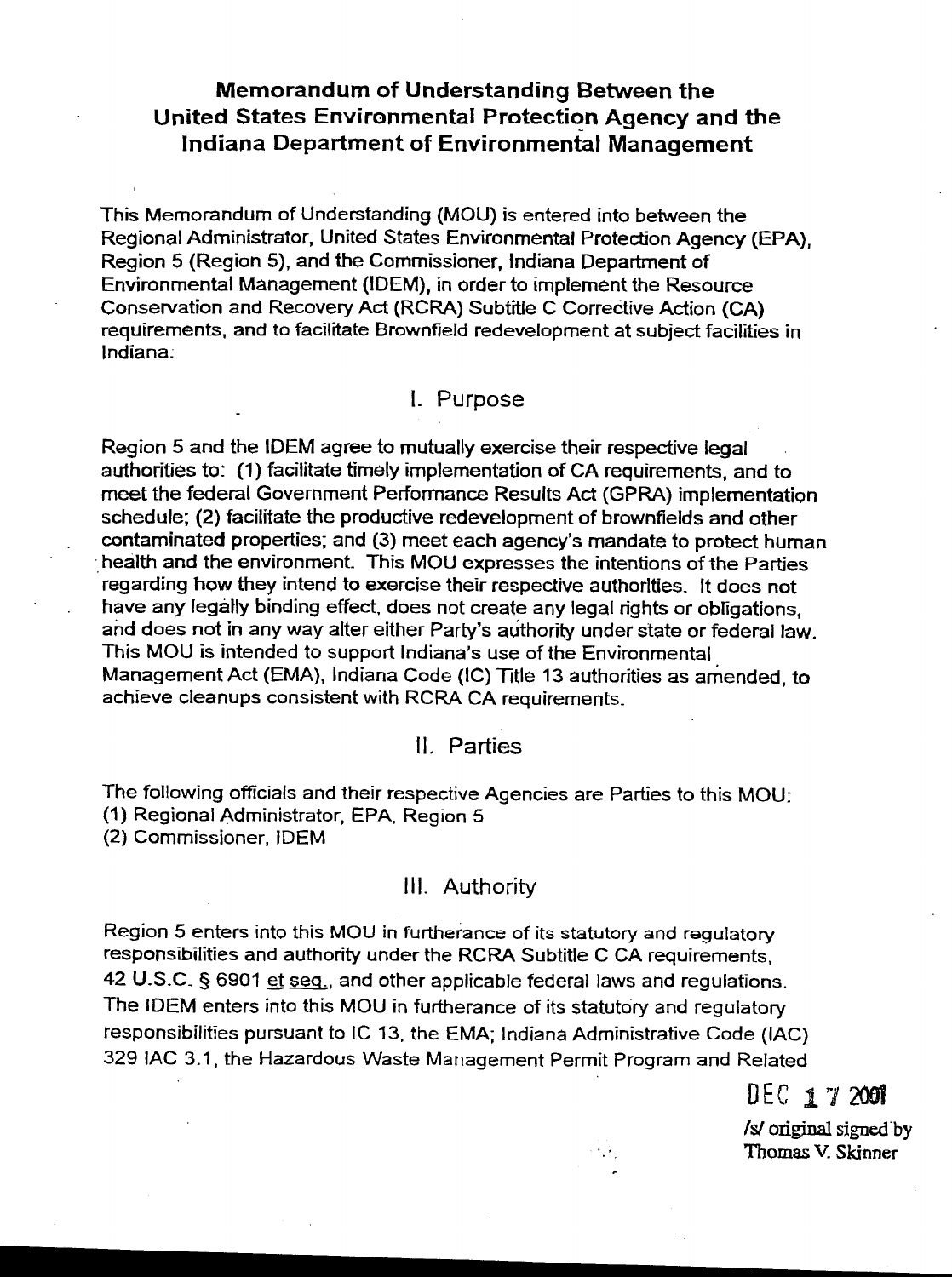Hazardous Waste Management Requirements; and other applicable Indiana laws and regulations. including its authority as an authorized state under RCRA. 42 U.S.C. § 6926.

### IV. Background

### A. Mandate and Authorization

The State of Indiana and Region 5 are mandated to protect human health and the environment. EPA has authorized Indiana for the base RCRA program and CA. Region 5 and the IDEM acknowledge the potential benefits that can be achieved by clarifying the Parties' intentions and expectations regarding RCRA facilities addressed under Indiana law.

#### B. Goals

Both the IDEM and Region 5 acknowledge their mutual respect, positive working relationship, and commitment to the successful implementation of this agreement. In particular, the IDEM and Region 5 seek to increase the level of protection of human health and the environment by:

- 1. Supporting the use of Indiana's Voluntary Remediation Program (VRP) at facilities subject to CA requirements where a voluntary approach is appropriate for achieving timely and protective cleanups;
- 2. Providing coordinated and consistent technical assistance and information to allow for informed decision making by property owners, prospective purchasers, lenders, public and private developers, citizens:. local units of government. and elected officials;
- 3. Ensuring cleanup of sites that protects human health and the environment, and promoting revitalization of contaminated property for appropriate use;
- 4. Facilitating the productive use of all authorities and resources in ways that are mutually complementary and not redundant; and
- ..;:- 5. Promoting processes by which cleanups that are carried out under non-RCRA authorized programs, including the State Cleanup Program under IC 13-25-4 and IC 13-24. at facilities with CA obligations are performed in a manner which is consistent with CA objectives. The CA objectives are:

 $\mathcal{L}_{\mathcal{L}}$ 

-2- °. .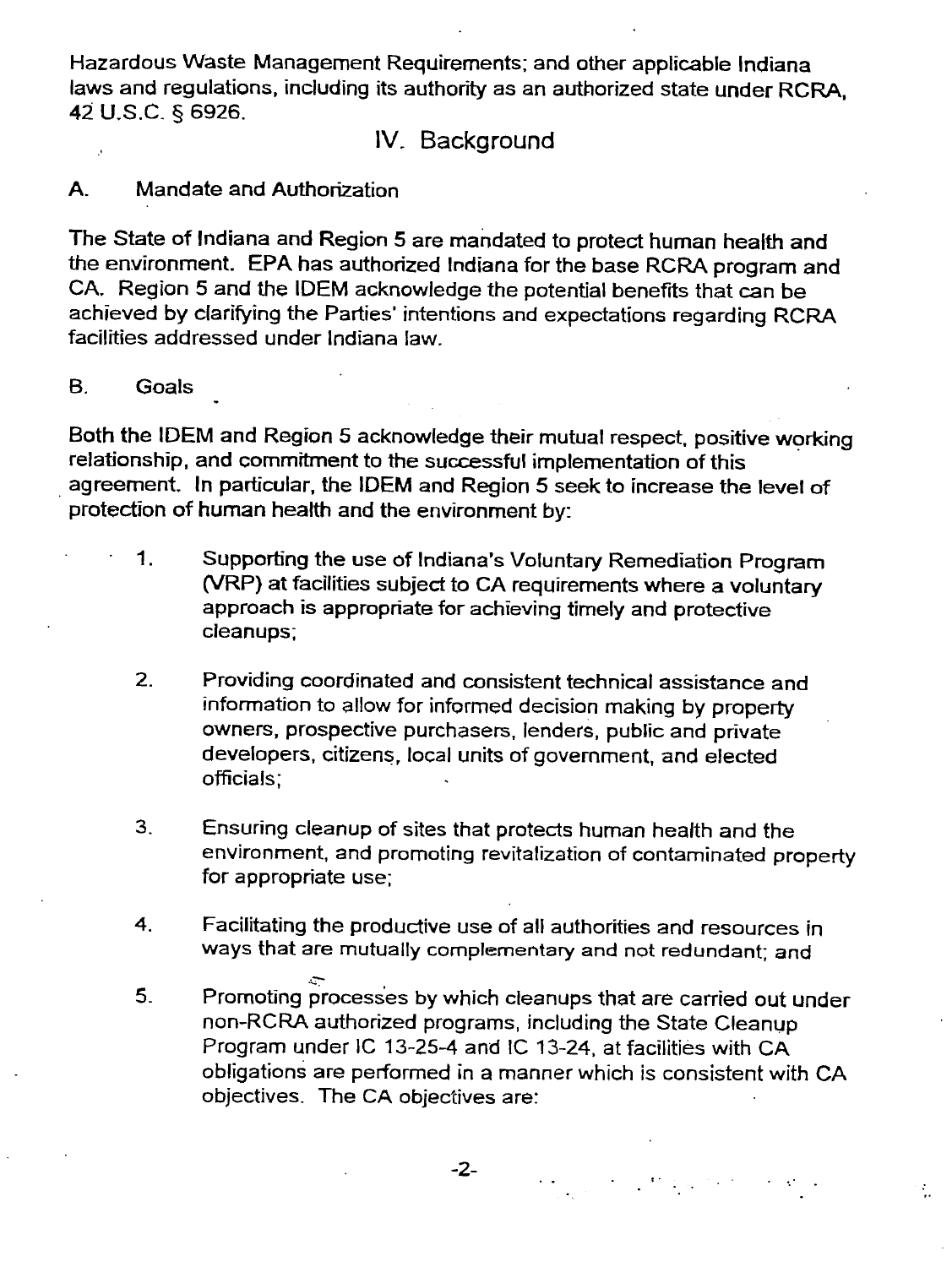- a. requiring the owner/operator to conduct facility-wide assessments in the CA context;
- b. ensuring that all releases of hazardous wastes or hazardous constituents into the environment from all Solid Waste Management Units (SWMUs) and Areas of Concern (AOCs) are addressed (on and off-site);
- c. implementation of remedies that are protective of human health and the environment; and
- d. ensuring that there are meaningful opportunities for public involvement at the site.

V. CA Implementation Agreement

#### A. Relevant State Authorities

- 1. Region 5 recognizes that the IDEM has been delegated or authorized to implement most major federal environmental programs. The IDEM's authority for implementing these programs is contained in the EMA. These programs are implemented by several offices within the IDEM under various parts of the EMA. Each part may have program-specific remediation processes and criteria.
- 2. The RCRA CA program in Indiana is authorized to be implemented by the Remediation Services Branch, of the Office of land Quality (OlQ) under IC 13-22 (Hazardous Waste Management), and by the Permits Branch of the Office of land Quality under IC 13-22 and 329 lAC 3.1. Indiana's State Cleanup Program is implemented by the Remediation Services Branch, of the OLQ under IC 13-24 (Petroleum), IC 13-25-4 (Hazardous Substances Response Trust Fund) and 329 lAC 7-1 (Indiana Scoring Model). Indiana's Voluntary Remediation Program is implemented by the Remediation Services Branch, of the OlQ under 'IC 13-25-5. IDEM's various programs, laws, and regulations work together to achieve appropriate environmental remediation objectives.
- 3. Region 5 has reviewed and evaluated Indiana's Risk Integrated System of Closure (RISC) and Voluntary Remediation Program (VRP), and determined that IDEM's use of the RISC cleanup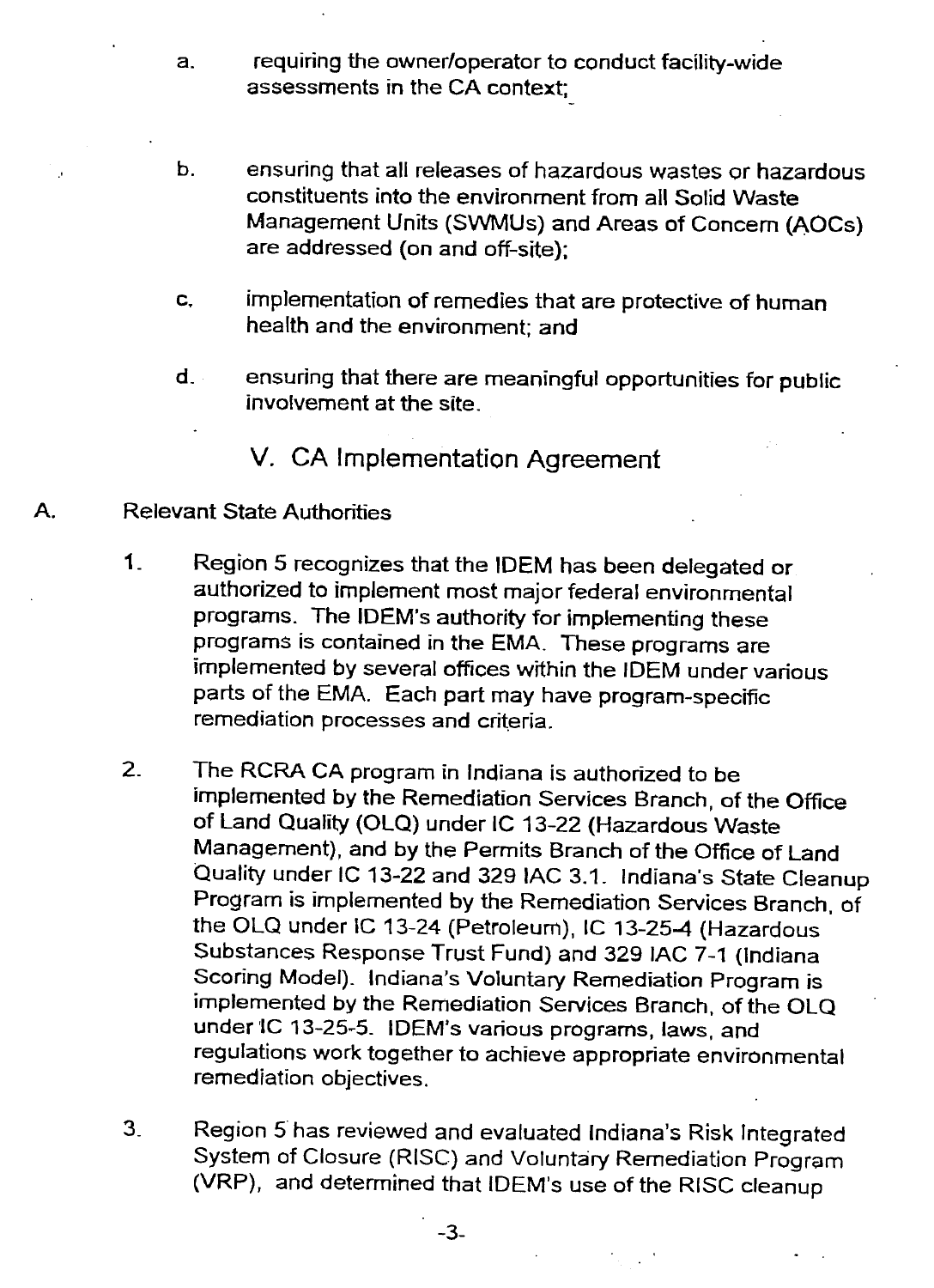standards and related processes or EPA's Risk Assessment Guidance for Superfund (RAGS), as used in VRP under IC 13-25, is an acceptable way of achieving the objectives of the authorized CA program.

Region 5's evaluation of IDEM's VRP and the RISC Program is consistent with the EPA Guidance "Interim Approaches to Regional Relations with State Voluntary Cleanup Programs", November 14,1996.

- a. Region 5 has determined that these cleanups will result in timely and appropriate response actions that protect human health and the environment, offer adequate opportunity for meaningful public involvement, and ensure adequate oversight and the availability of technical assistance;
- b. Region 5 has determined that the cleanup program under VRP uses written mechanisms to approve work plans as well as to indicate completion of the approved response action; and
- c. Region 5 has determined that the Remediation Services Branch of OLQ has adequate enforcement resources and authority to ensure completion of response actions if the volunteering party fails or refuses to complete the required actions.
- 4. Based on the assessment of the Programs' capabilities and authorities, as listed above (Y. A. 3. a. through c.), Region 5 has determined that the use of RISC standards and process requirements, or RAGS for nondefault risk assessment guidance, under the VRP at RCRA facilities will result in cleanups that meet the CA objectives.
- 5. As an alternative to using the authorized CA program, IDEM intends to use, as appropriate, the VRP process, RAGS and/or RISC cleanup criteria for implementation of CA requirements at facilities subject to RCRA Subtitle C Corrective Action. To utilize this MOU, the owner/operator of a RCRA treatment, storage or disposal facility (TSD), shall identify each SWMU and AOC at the facility and ensure that all environmental impacts are addressed, both on-site and off-site, through the VRP investigation and remedial process. For these facilities, IDEM may rely on cleanup determinations made by different sections and branches within

 $\overline{A}$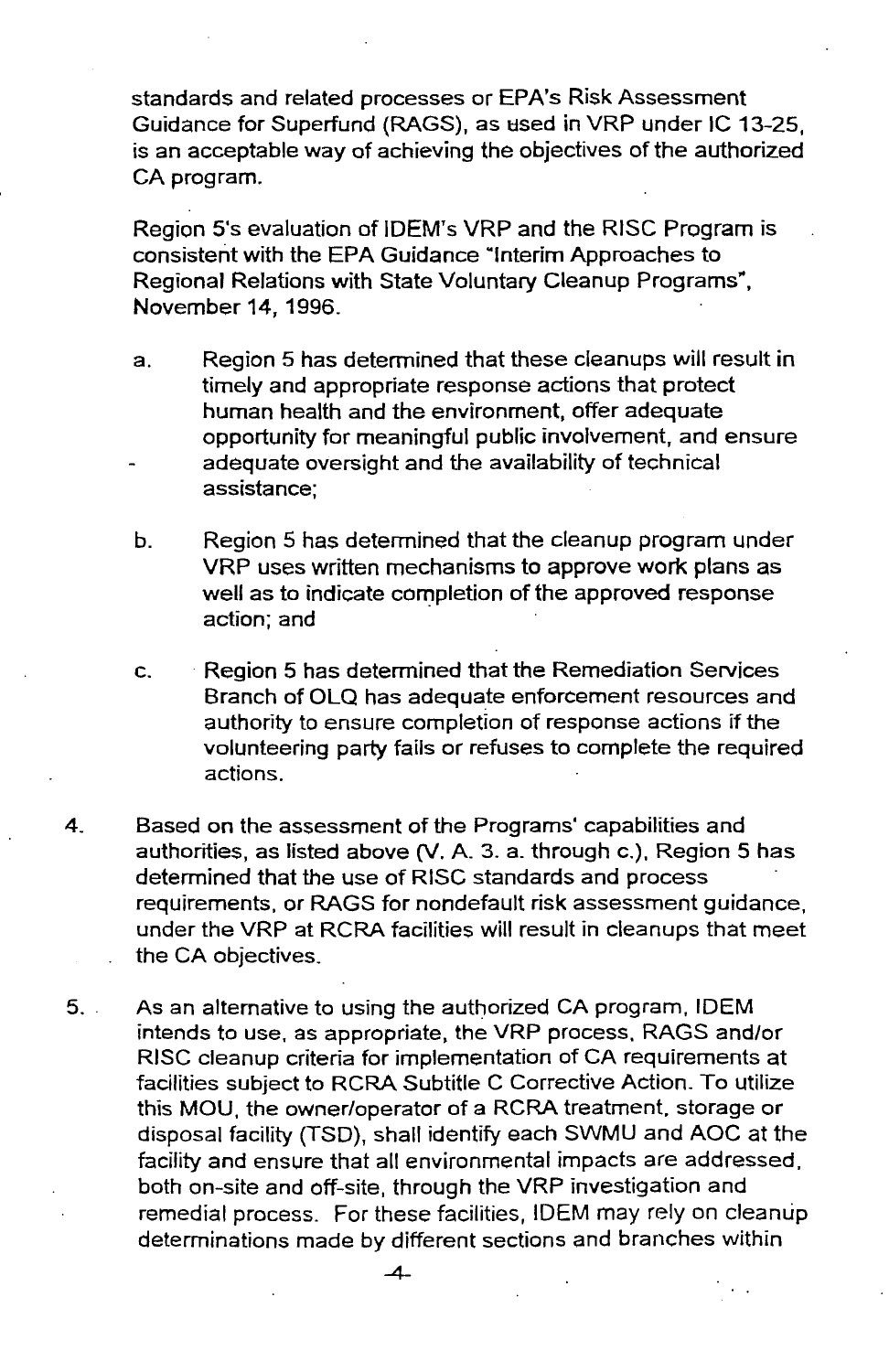IDEM in its assessment of whether the owner/operator of a facility has completed the CA requirements for the facility. OLQ will actively coordinate within these different sections and branches. and ensure that cleanups at RCRA TSDs occur in a manner consistent with RCRA.

- 6. The RISC and RAGS cleanup criteria specified in the State Cleanup Program and VRP provide for land use based cleanups which may entail restrictive covenants or other restrictions in order to meet the criteria specified for each land use category-IDEM will utilize criteria specified in the RISC Technical Guidance when reviewing and approving institutional controls.
- 7. For RCRA facilities undergoing CA under the State Cleanup Program or the VRP, IDEM intends to use, as appropriate, rndiana authority other than the RCRA-authorized authority. The IDEM acknowledges that any non-RCRA-authorized program used for purposes of determining whether specific SWMUs have met the appropriate cleanup criteria must address the CA objectives and ultimately result in a cleanup which is consistent with RCRA- This responsibility remains with IDEM.

### B. Applicability

Generally, Region 5 does not anticipate taking action pursuant to RCRA CA Authorities at facilities being addressed by the IDEM under Indiana authorities pursuant to IC 13-24 and IC 13-25, except where one or more of the following circumstances apply:

- 1. Region 5 determines that the site may pose an imminent and substantial endangerment to public health, welfare, or the environment;
- 2. The facility owner or operator fails to properly implement a course of action required by IDEM;
- 3. The facility is subject to an existing federal (administrative or judicial) order for cleanup; or, prior to acceptance of the facility by Indiana's VRP, Region 5 begins preparation of an enforcement or response action at the facility, pursuant to CERCLA or RCRA;
- 4. The facility is listed on, or proposed for listing on EPA's National Priorities list (NPL); and sites where Region 5 has submitted a Hazard Ranking Scoring package to EPA Headquarters, unless the site is eligible for a deferral under the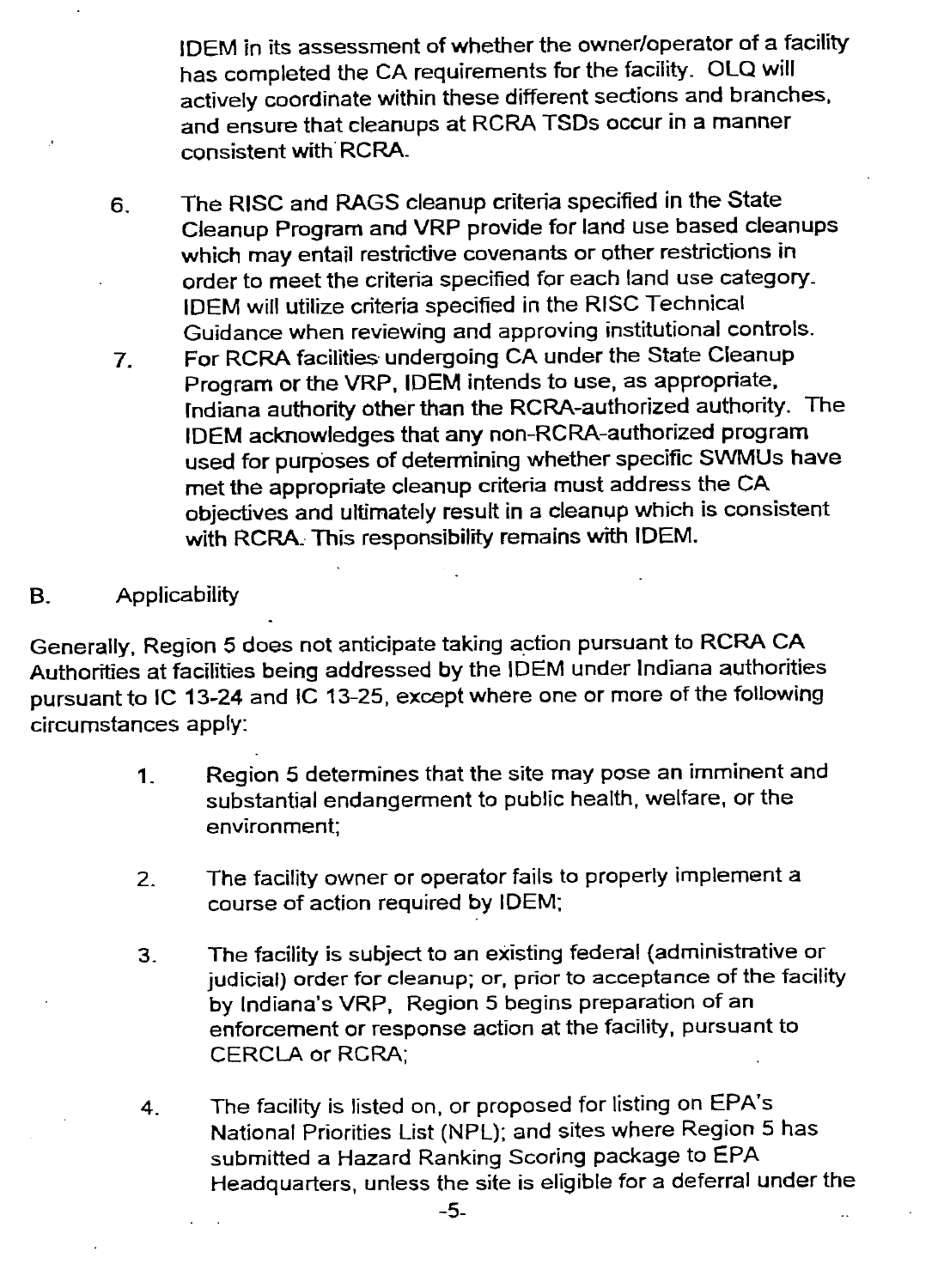RCRA/CERCLA deferral policy dated July 1, 1995, EPA Doc. No- 540-R-95-002g; or

5. The exercise of federal authority is necessary for Region 5 to .meet its legal responsibilities.

Region 5 will consult with the IDEM and provide the IDEM, where practicable and appropriate, an opportunity to take appropriate action within a timely manner, prior to making a determination that federal action is necessary at any state-lead CA facility.

- C. Coordination Between IDEM and Region 5
	- 1. Region 5 and the IDEM have implemented a process for prioritizing CA implementation at subject facilities and determining which agency is primarily responsible for a .particular site. Included in this process are steps to: rank the sites per the USEPA's National Corrective Action Prioritization System; agree on target facilities, their respective ranking, CA implementation schedule, and lead agency; identify specific CA work to be accomplished in each fiscal year's RCRA Performance Partnership Agreement; discuss and agree upon any changes to the existing schedule and lead agency prior to either agency initiating work on a site; and keep each other appraised of progress on all CA facilities. Key to the success of this process is frequent communication between Region 5 and IDEM regarding CA facilities and implementation progress. As part of this process, the IDEM may request. and Region 5 may transfer to the IDEM, primary responsibility for overseeing CA activities at a given federal-lead facility: Region 5 and the IDEM hereby commit to continuing implementation and improvement of this process.
	- 2. Frequent communication between Region 5 and the IDEM is critical to the success of the RCRA Subtitle C CA program. Region 5 and the IDEM commit to continuing to share information on CA facilities, implementation priorities, new program initiatives, cleanup criteria decisions, GPRA implementation, and other relevant issues.
	- 3. Both agencies further commit to discussing any request for change in the designated lead agency for a site before the other agency initiates any action at a facility. Region 5 and.the IDEM agree to reasonably consider and grant appropriate' requests for change in the lead or priority of a facility based on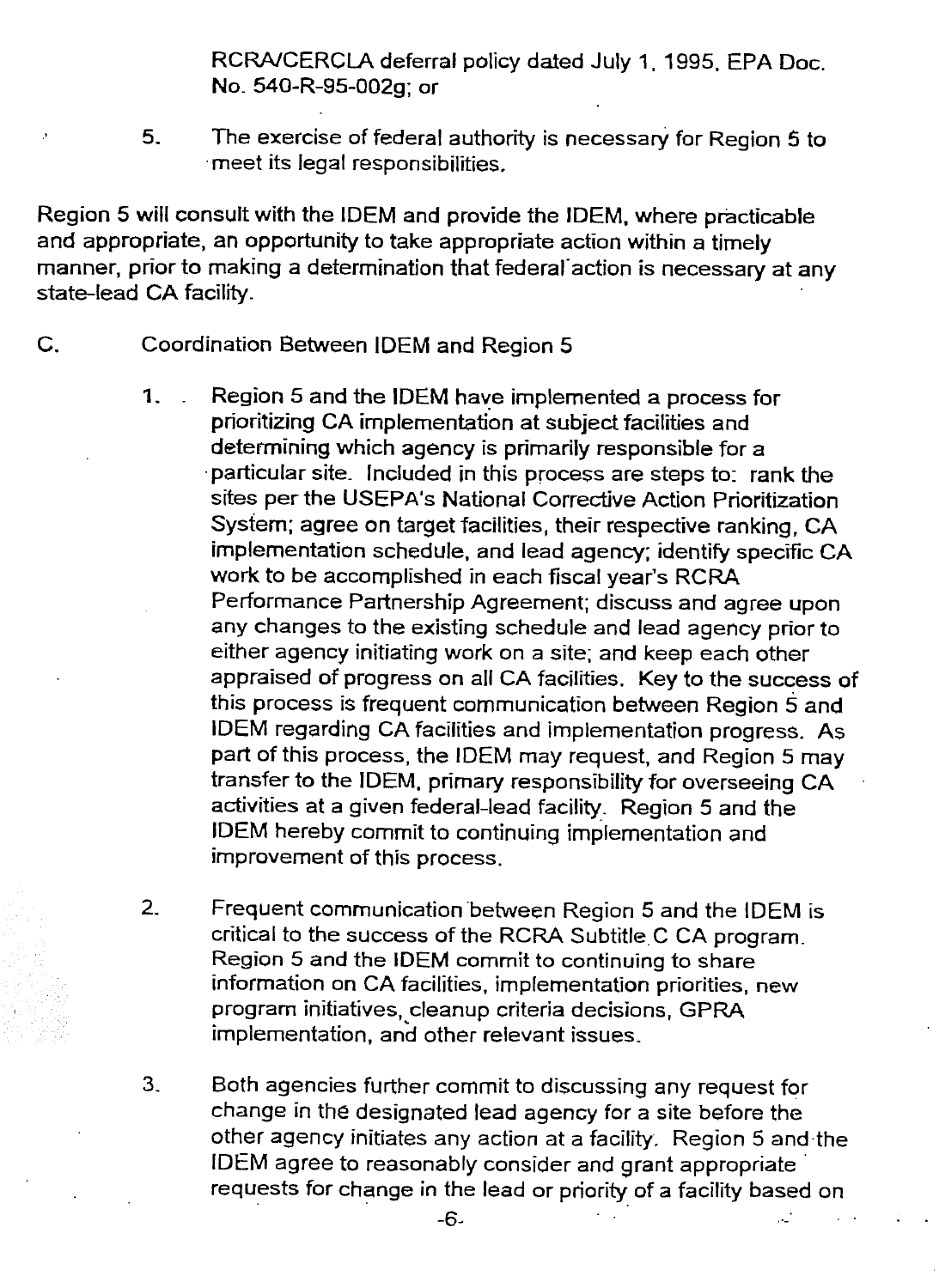requests from the regulated community for Brownfield redevelopment opportunities or changing state or federal program initiatives-

- 4. In order to achieve this level of communication, the IDEM and Region 5 shall conduct quarterly meetings or conference calls to discuss progress in implementing this MOU, the CA program in general, meeting GPRA commitments, and facility-specific concerns.
- 5. An issue of increasing concern to the regulated community and to the IDEM in Brownfield's redevelopment efforts is the inability of facilities to terminate CA liability. even after CA requirements have been fully implemented at a facility. IDEM and Region 5 have undertaken various steps to address this uncertainty: IDEM and Region 5 have developed this MOU to clarify Region 5's intentions regarding those RCRA facilities addressed under Indiana's VRP, subject to the limitations set forth herein.
- 6- Region 5 agrees to include the IDEM in its workgroup to develop an "Exit Strategy" for RCRA CA sites. IDEM agrees to provide whatever assistance it can in developing such a strategy. Region 5 has been working with various potential purchasers of CA facilities to provide for Prospective Purchaser Agreements (PPAs) similar to those provided in the Superfund program. Region 5 will continue to explore with IDEM the use of PPAs and other mechanisms for the RCRA program.

# VI. Entry and Modification

This MOU has been developed by mutual cooperation and consent, and hereby. becomes an integral part of the working relationship between Region 5 and the IDEM.

Region 5 enters into this MOU based on a review of IDEM's VRP and. RISC Program in its current format. IDEM agrees to provide EPA with prompt notice of changes to the Indiana laws, regulations and guidance, and practices that impact both the VRP and the RISC Program.

This MOU may only be modified by the mutual written agreement of both Parties, or it may be terminated by one Party after a 45-day notice to the other Party. .